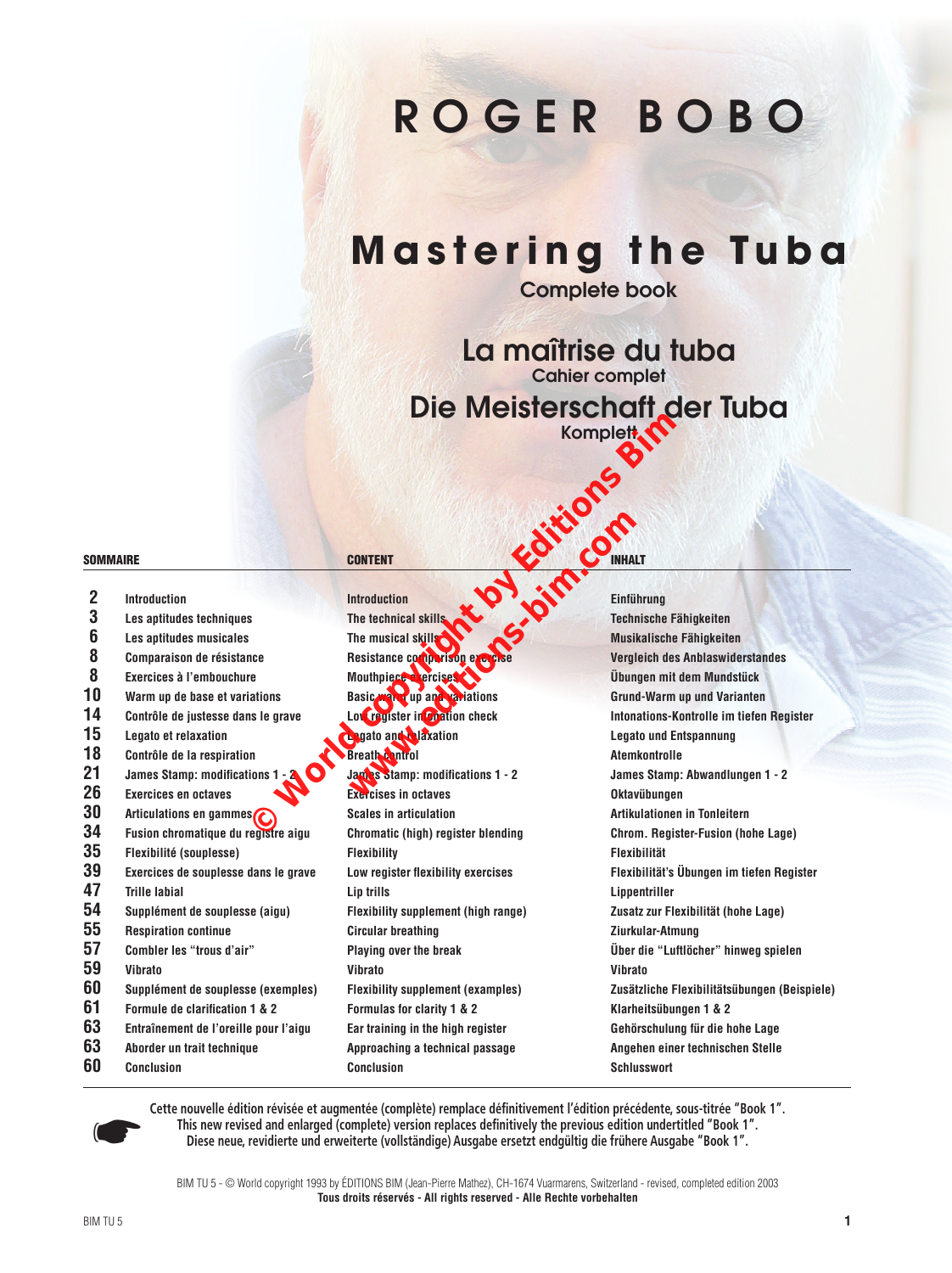### **INTRODUCTION**

Les instruments de musique ne sont que des outils que l'on choisit par goût personnel pour pouvoir s'exprimer musicalement. Pour que cela devienne de la musique, il faut que l'outil fonctionne. Il en va de même pour l'habileté du musicien. Cette habileté doit être développée et entretenue. Dans mon enseignement, j'ai toujours placé la musicalité au-dessus de tout et je reste convaincu qu'il faut que cela soit ainsi, mais il n'en est pas moins évident aussi que pour exprimer correctement une idée musicale il est indispensable d'en maîtriser la réalisation. On trouvera des exercices adaptés de cahiers d'études conçus pour d'autres instruments et des exercices originaux qui tous sont utiles. Chaque instrumentiste a besoin de découvrir sa mise-en-train personnelle idéale. Elle sera différente pour chacun et variera même quotidiennement. C'est là que se trouve l'astuce: bien qu'aucun ouvrage ne puisse véritablement guider un musicien vers sa mise-en-

train optimale, j'ai réuni suffisamment de matériel dans ce cahier pour pouvoir offrir à chacun un large éventail de solutions. Les exercices de ce cahier sont très faciles à mémoriser; jouez-les dès que possible par cœur. Essayez de varier le menu chaque jour.

Ayez le courage de faire des expériences. Ces exercices ne sont que des embryons d'idées. Soyez votre propre maître: un maître patient, persévérant, sage et attentionné. Devenez conscients de vos besoins personnels et apprenez à ressentir les joies que procure la pratique musicale. Enfin, travaillez comme un bon élève, en cherchant l'équilibre entre la patience et la persévérance.

#### Les quatre questions

Un problème surgit? Arrêtez-vous et posezvous calmement les questions suivantes:

- **Qu'est-il arrivé?**
- **Où est-ce arrivé?**
- **Pourquoi est-ce arrivé?**
- **Comment corriger?**

#### Pourquoi la clé de Sol?

Les trompettistes se sont familiarisés avec des instruments construits dans toutes sortes de tonalités. Selon le registre et la tonalité d'une œuvre, la plupart des instrumentistes choisiront la trompette la plus appropriée à une exécution optimale.

Cette procédure s'est également imposée chez les tubistes; il n'est pas rare de les entendre jouer des tubas basses en Sib, Do, Mib, Fa ou des tubas ténors en Sib (euphonium) ou même dans des tons encore moins courants tels que Ré ou Sol.

Partant de l'idée que ce cahier peut être travaillé avec des tubas de toutes tailles et

### **INTRODUCTION**

Music instruments are only tools, personally chosen tools, for expression through music. In order to make music, the tools must work. So is it with the skills of playing music. In order to play music the playing skills need to be developed and maintained. I am a teacher who has always put musicality above all else. I still strongly believe in this, but of course for any musical idea to function, our playing skills have to work too. Many of these exercises are modifications of exercises for other instruments, many are original, all of them are good.

Every player needs to discover his own optimum warm-up. Of course it will change from person to person and for a single musician it will change from day to day. That's the trick; no book can guide a player through his optimum personal warm-ups, but I sincerely hope that the materials in this book will helpyou find your best path.

The exercises in this book are very easy to memorize; leave the book out of the warmup process as soon as possible. Change the routine in someway ever day. Have the courage to experiment; these exercises are only starting ideas. Be you, own that her: a patient, persevering, wise and kind teacher, a teacher who is keenly aware of your personal needs, and a teacher who knows the joys of making music. Now proceed as a student with a balance of patience and perse ve rance. The Four Questions Soin de découvrir it will change from day to day. That's the ledence lede<br>
in découvrir it will change from doix can guide a player through his interestigation<br>
in the control of the materials in this book will help. They memorize; leave the book out of the warm-<br>up process as soon as possible<br>routine in someway ever day. Have the<br>courage to experiment; these exercies are<br>only starting ideas. Record over the leader: a<br>patient, persevering,

If you have a problem, stop, take a breath and ask yourself:

- **What happened?**
- **Where did it happened?**
- **Why did it happen?**
- **How do I fix it?**

#### Why Treble Clef?

Trumpet players are familiar with instruments in a wide variety of keys. Depending on the range and key of the piece and the size of the ensemble, most players are accustomed to selecting a trumpet that will best meet their, needs for that piece. This is becoming the accepted trend among tuba players as well; it is not uncommon to hear tubists perform on instruments in BBb, CC, Eb, F, tenor tuba in Bb (euphonium) or even in more unusual keys such as D or G. In order that this book may be used with tubas of all sizes and pitch (as well as other members of the brass family: trumpet, horn,

### **EINFÜHRUNG**

Musikinstrumente sind nur Werkzeuge, die jeder persönlich auswählt, um sich musikalisch ausdrücken zu können. Um Musik machen zu können, muss das Werkzeug funktionieren. Genauso verhält es sich auch mit dem Geschick, Musik zu spielen. Dieses Geschick muss entwickelt und gepflegt werden. ln meinem Unterricht habe ich die Musikalität immer über alles gesetzt, und ich bin überzeugt, dass dies so sein muss; es ist aber genau so klar, dass zum korrekten Ausdruck einer musikalischen Idee eine Beherrschung der Realisierung notwendig ist. Viele dieser Übungen wurden adaptiert von Studien für andere Instrumente, viele sind original. AIle haben ihren Nutzen.

Jeder Blechbläser muss seine persönliche ideale Einspielpraxis finden. Sie wird für the <sup>p</sup>agen verschieden sein und sogar von Tag zu Tag variieren. Dies ist der springende Punkt: Kein Werk kann einen Musiker wirklich zu seiner optimalen Einspielpraxis führen, ich habe aber in diesem Heft genug Material gesammelt, um jedem eine grosse Auswahl an Lösungen anzubieten.

Die Übungen dieses Heftes sind sehr leicht auswendig zu lernen; spielen Sie sie sobald wie möglich auswendig. Versuchen Sie, täglich das Menü zu wechseln. Haben Sie Mut zum Experimentieren. Diese Übungen sind nur Keimzellen von Ideen. Seien Sie Ihr eigener Lehrer: ein geduldiger, ausdauernder, weiser und freundlicher Lehrer, der Ihre persönlichen Bedürfnisse und die Freude kennt, welche die musikalische Praxis schenkt. Üben Sie wie ein guter Schüler, im Gleichgewicht zwischen Geduld und Ausdauer.

#### Die vier Fragen

Taucht ein Problem auf, halten Sie ein und stellen Sie sich folgende Fragen:

- **Was ist passiert?**
- **Wo ist es passiert?**
- **Warum ist es passiert?**
- **Wie korrigieren?**

#### Warum der Violinschlüssel?

Die Trompeter sind vertraut mit Instrumenten in verschiedenen Stimmungen. Je nach Register und Tonart eines Werkes wählen die meisten Bläser die zur Ausführung optimal geeignete Trompete.

Dieses Vorgehen hat sich auch bei den Tubisten eingebürgert; es ist nicht selten, dass sie Bass-Tuben in B, C, Es, F oder Tenor-Tuben in B (Euphonium) oder sogar in noch seltener Stimmungen wie D oder G wählen.

In der Absicht, dass dieses Heft mit Tuben aller Grössen und Stimmungen (und sogar von anderen Instrumenten der Blechbläserfamilie) geübt werden kann, wurden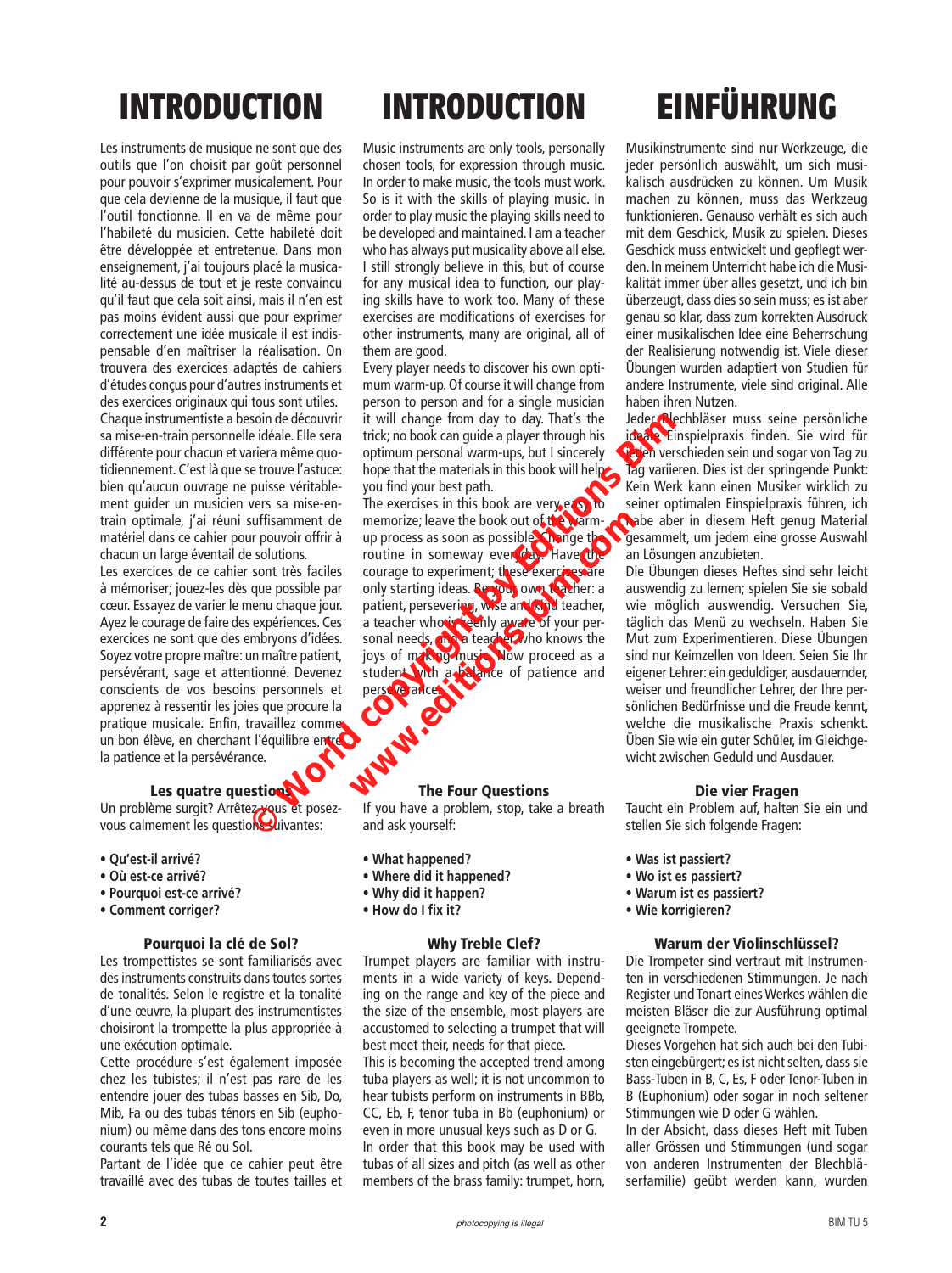réalisé sans vibrato. Néanmoins, aussi insaisissable, ésotérique ou personnel qu'il soit, le vibrato reste un élément artistique qui doit être travaillé.

#### **Comparaison De Resistance**

Ceci est un exercice de contrôle et de mise en mouvement de l'air. Excellent moyen de commencer vos journées d'études en développant les muscles servant à propulser l'air. En passant de la plus courte à la plus longue tubulure (doigté 0 – tous les pistons baissés), il est important de ressentir la différence de résistance que rencontre le souffle entre les deux positions. Tempo plutôt lent et sans ralentir lorsque la résistance augmente avec la longueur maximale. Ecoutez le bruit du souffle dans l'instrument. Maintenez la même vitesse d'air à chaque note (évitez un diminuendo). Gardez la même vitesse d'air sur le doigté court (0 piston) comme sur le doigté le plus long (tous les pistons).

its elusiveness, most of your playing is probably done without vibrato. However, as mysterious, elusive, esoteric and personal as it is, vibrato is still a skill that must be studied.

#### **Resistance Comparison Exercise**

This is an air moving and air control exercise. It is an excellent way to start your playing day while developing the air moving muscles. While alternating between the shortest and the longest tubing possible (no valves down, all valves down), be aware of the difference in resistance between the two. The tempo should be slow. Avoid the tendency to get slower with all the valves down because of the greater resistance. Listen to the sound of air moving through the instrument. Keep the air speed the same throughout each note (avoid a diminuendo ). Maintain the same air speed whether it is the short fingering (no valves) or the long fingering (all valves).

stens ohne Vibrato erreicht. Trotzdem, wie geheimnisvoll, ungreifbar, esoterisch und persönlich es auch sein mag, ist das Vibrato doch ein künstlerisches Element, das geübt werden muss.

#### **Vergleich des Anblaswiderstands**

Übung zur Kontrolle und Bewegung der Luft. Ausgezeichnet, um einen Übungstag zu beginnen und die Muskeln zu entwickeln, welche die Luft in Bewegung versetzen. Durch Abwechslung zwischen der kürzesten und der längsten Rohrlänge (0 Ventil - alle Ventile), ist es wichtig, den Unterschied im Anblaswiderstand zwischen beiden Positionen zu spüren. Langsames Tempo, bei maximaler Rohrlänge nicht langsamer werden. Hören Sie auf die Luft, die durch das Instrument strömt. Gleiche Luftgeschwindigkeit bei jeder Note (ohne Diminuendo) einhalten. Dieselbe Luftgeschwindigkeit auf dem kürzesten (0 Ventil) oder dem längsten Griff (alle Ventile)



#### **EXERCICE À L'EMBOUCHURE**

Cet exercice de James Stamp qui se pratique avec l'embouchure seule a été légèrement modifié. Il est excellent pour développer un son clair et centré et favorise une bonne intonation. Ne créez pas de résistance supplémentaire en obstruant la sortie de l'embouchure avec votre poing ou avec un doigt. Pour garantir un maximum de justesse, cet exercice devrait, si possible, être réalisé à l'unisson avec un piano (mais une octave plus haut au piano afin de faciliter la perception de l'intonation). Le tuba ténor (baryton, euphonium) jouera évidemment cet exercice à l'octave supérieure. Chaque fois que nécessaire, jouez cet exercice transposé. Ne pas exagérer: une ou deux fois par jour suffit. La gamme descendante de la dernière mesure n'est peut-être pas tout de suite réalisable; persistez, cela va venir. De toute façon c'est une excellente façon de terminer la séance en se relaxant.

#### **Mouthpiece exercise**

This modified James Stamp mouthpiece exercise is very good for developing a clear centered tone and good accurate intonation. Do not create resistance by blocking the end of the mouthpiece with your fist or a finger. For intonation purposes this should be played, when possible, with piano. I suggest that the piano be played one octave higher than the tuba for better intonation clarity. Tenor tuba (baritone, euphonium) of course will play this exercise up an octave. Anytime it seems appropriate this exercise can and should be transposed. Don't over practice - once or twice a day is enough. The descending scale in the last measure may not function at first; keep doing it, - it will come and it serves as a good relaxer at the end of the exercise.

#### **Übung mit dem Mundstück**

Diese Mundstück-Übung von James Stamp wurde leicht modifiziert. Sie ist ausgezeichnet, um einen klaren und gut zentrierten Ton zu entwickeln, sowie eine gute Intonation. Schaffen Sie keinen Widerstand am Ausgang des Mundstückes mit Faust oder Finger. Um ein Maximum an Reinheit zu garantieren, sollte diese Übung unisono mit dem Klavier gespielt werden (das Klavier eine Oktave höher zur besseren Wahrnehmung der Intonation). Die Tenortuben (Bariton, Euphonium) spielen diese Übung natürlich eine Oktave höher. Jedesmal, wenn nötig, sollte diese Übung transponiert werden. Übertreiben Sie dennoch nicht: ein oder zweimal täglich genügt. Die absteigende Tonleiter im letzten Takt ist vielleicht anfangs nicht realisierbar; harren Sie aus, es wird kommen und ist ein ausgezeichnetes Mittel zur Entspannung am Ende der Übung.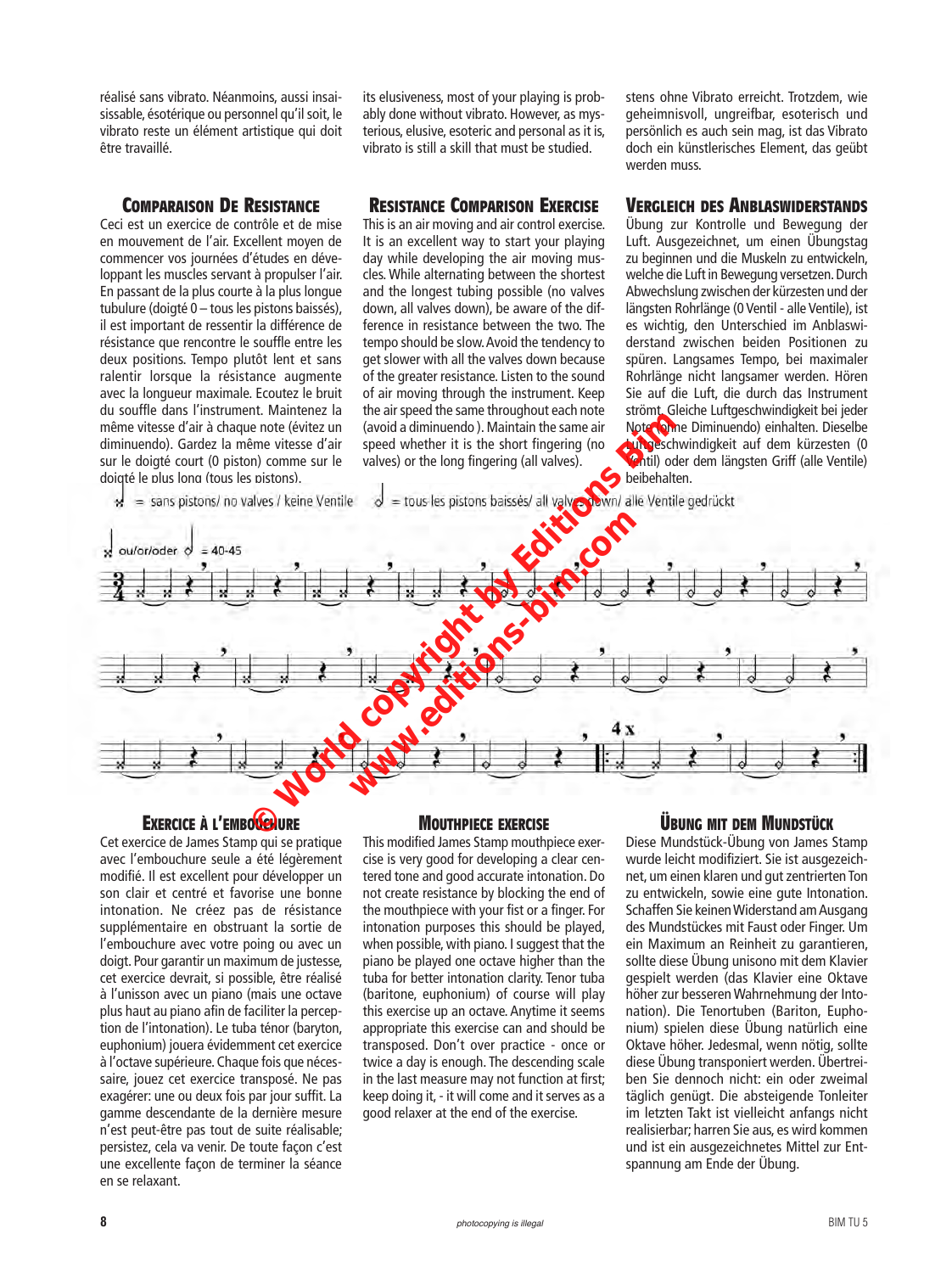2 Cet exercice ne doit pas être joué vite (env.  $= 60$ ). Egalisez attaques et volume sonore.

**2** Not fast. Should be played at about  $= 60$ . Keep attacks and dynamic the same.

**2** Nicht schnell zu spielen ( $=$   $\sim$  60). Ansprache und Klangvolumen vereinheitlichen.



**3** Gardez également un tempo de  $=$  60. Maintenez le souffle sur toutes les doublescroches (évitez des impulsions d'air à chaque note). Préservez la consistence des attaques et du volume sonore, afin que chaque note reste au même niveau dynamique.

**3** Again, this should be played at  $= 60$ . Keep the air flowing through the sixteenth notes. Avoid giving each note a separate impulse of air. Keep the attacks and dynamic consistent. Be sure all notes stay at the same dynamic as the attack.

**3** Ebenfalls  $\sqrt{ }$  = 60. Stützen Sie den Atem durch die Sechzehntel hindurch, ohne Luftstoss auf den einzelnen Noten. Bewahren Sie die Konsistenz von Ansprache und Klangvolumen, so dass jede Note auf dem gleichen dynamischen Niveau bleibt.



4 La rigueur de ces exercices devrait désormais être comprise. Maintenez un souffle égal avec une pression d'air constante pendant que la langue arrête ou libère l'air comme une vanne. L'articulation est au langage musical ce que les consonnes sont à la parole.

4 By now the format of these exercises should be understood. Be sure to let the begriffen sein. Atemstütze auf konstantem air flow; the air pressure remains constant while the tongue acts as a valve, stopping and releasing the air. Remember, articulation is the consonance of the musical language.

**Das Vorgehen dieser Übungen sollte jetzt** Luftdruck beibehalten, während die Zunge wie eine Klappe die Luft anhält oder frei lässt. Die Artikulation ist der Musik was die Konsonanten der Sprache.



5 Gardez l'air en mouvement. Le moment est peut-être venu d'introduire le double coup de langue afin de maintenir la fluidité rythmique. Par exemple: ta-ta-ka ou ta-ka-taka etc. Souffler comme s'il ne s'agissait que d'une seule longue note.

**5** Keep the air moving. It may be time to start a double tongue in order to keep the rhythmic flow. For example: Ta - ta ka - ta ka - ta ka The air should move as if it were one long note.

5 Luftfluss beihalten. Hier ist vielleicht der Moment, den Doppelzungenschlag einzuführen, um den rhythmischen Fluss zu bewahren. Zum Beispiel: Ta - ta ka - ta ka usw. Der Atem sollte fliessen, wie wenn es sich um eine einzige lange Note handelte.



6-7 Le but de ces 2 variations de l'échauffement zzde base est de développer le contrôle durant le changement de volume sonore. Soyez particulièrement attentif au maintien de la justesse pendant le crescendo. Le point culminant du crescendo devrait se situer à l'arrivée du quatrième temps et ne doit pas être maintenu au-delà, par exemple:

Dans ce genre d'exercice il existe une tendence à exagérer le crescendo. Souvenez-vous que le but poursuivi ici est de le contrôler, non de l'exagérer. Commencez avec une nuance 6-7 The purpose of the following variations on the "Basic Warm up" is to develop control during dynamic change. Be particularly aware that the intonation stays stable during the crescendo. The high point of the crescendo should arrive at the fourth beat and not continue through it, for example:

There is a tendency to try to make as much crescendo as possible in such an exercise. Remember, control is the purpose of this exercise. Start at dynamics that function for you, even if it is only from p to mp, and 6-7 Das Ziel dieser beiden Variationen des Basic Warm Up ist die Entwicklung der Kontrolle während einer Lautstärkenveränderung. Achten Sie besonders auf die Reinheit während des Crescendos. Der Kulminationspunkt des Crescendos sollte auf dem 4. Schlag sein und nicht länger ausgehalten werden, zum Beispiel:

Es besteht die Gefahr, das Crescendo in dieser Art Übung zu übertreiben. Ziel hier ist Kontrolle und nicht übertreiben. Beginnen Sie mit einer bequemen Nuance (auch

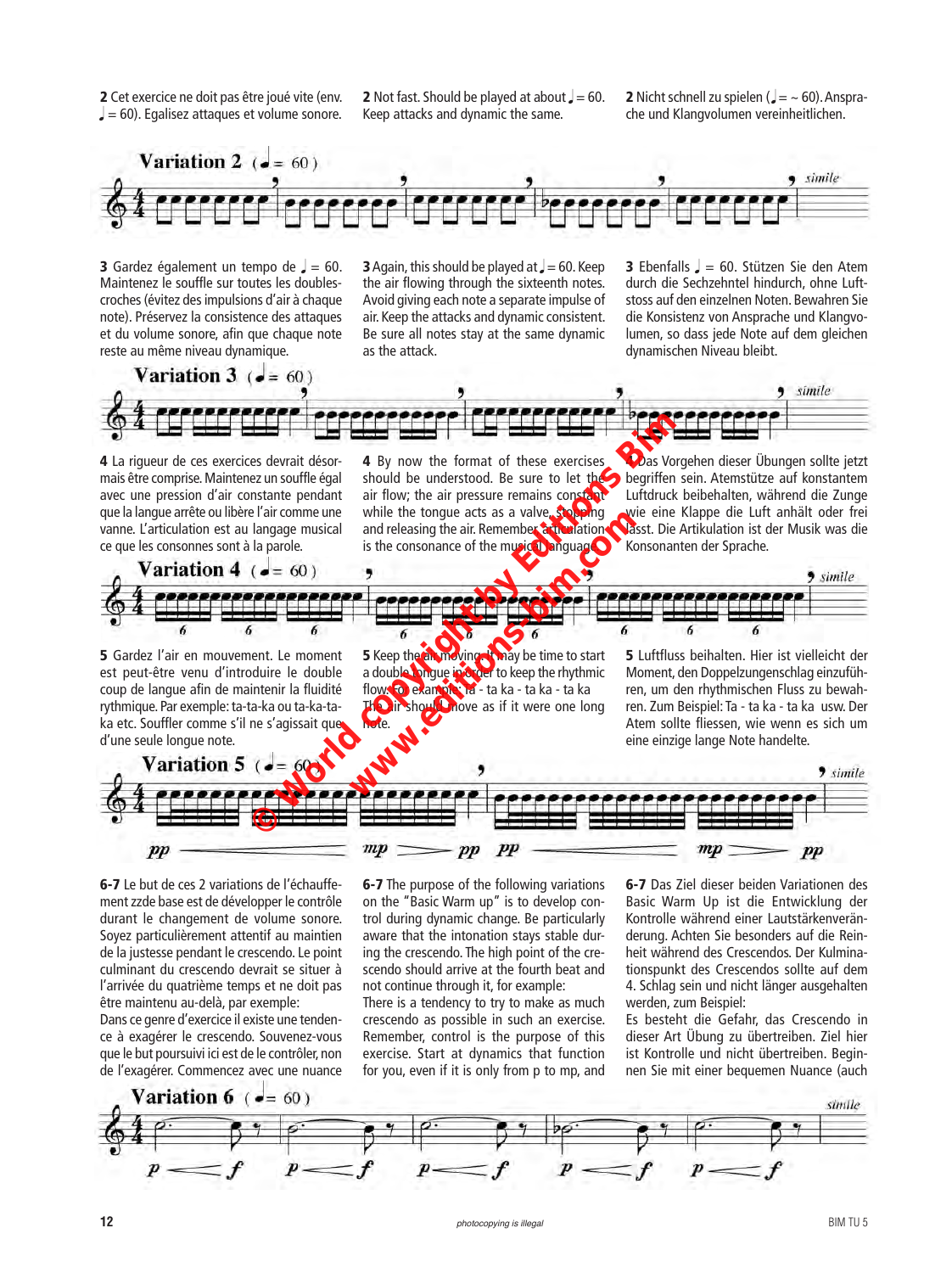

#### Variation 12

Réalisez le crescendo jusqu'à la deuxième moitié du temps, pas au-delà. Evitez de diminuer sur la partie *forte* du temps. Pensez à l'intonation. Cet exercice devrait créer une pulsion rythmique perceptible.

Crescendo to the second half of the beat, not through it. A void diminuendo on the *forte* half of the beat. Always be aware of the pitch. This exercise should create a very perceptible rhythmic energy.

Variation 12

#### Variation 12

Spielen Sie crescendo bis zur zweiten Hälfte des Schlages hin und nicht weiter. Vermeiden Sie ein diminuendo auf dem *forte* Teil des Schlages. Denken Sie an die Stimmung. Diese Übung sollte eine wahrnehmbare rhythmische Pulsion erzeugen.



#### **Contrôle de la justesse dans le registre grave**

Cette série de 3 notes sert à aider le musicien à percevoir les problèmes d'intonation propres au registre grave. Tous les instruments, qu'ils aient un système de pistons compensés (4, 5 ou 6 pistons) ou pas, présentent des anomalies d'intonation, en particulier avec les notes situées dans l'intervalle de quinte juste au-dessus de la fondamentale (pédale ouverte ). Le but de ces séquences de 3 notes est d'abord de trouver et de rendre ces anomalies évidentes plutôt que de les corriger. Il faut espérer que vos instruments soient correct them. Hopefully your instrument is relativement bien accordés entre le

Jouez d'abord les notes avec les doigtés conventionnels, puis jouez la même note (dans la même octave) avec le doigté qui serait employé à l'octave basse. Ecoutez la justesse centrée de cette note. Est-elle correcte, trop haute ou trop basse? Jouez ensuite une octave plus bas (évidemment avec le même doigté). L'idiosyncrasie d'intonation devrait être la même qu'à l'octave supérieure (avec le doigté de l'octave grave). N'essayez pas de corriger ces déviations d'intonation avant d'avoir bien appris à les reconnaître. Il existe trois moyens de les corriger: avec les lèvres (c'est dangereux dans le registre grave où l'efficacité de l'embouchement est très sensible et où, en corrigeant trop avec les lèvres, le son perd de sa qualité). Il est préférable de trouver un autre doigté ou de manipuler une coulisse de piston pour compenser la différence. Prenez le temps de bien découvrir le problème avant de chercher la solution.

#### **Low Register INTONATION C**

This series of 3 note sequer cess designed to help the player discover the intonation idiosyncrasies that all instruments have in the low register. All instruments, whether they have a compensating valve system, 4, 5 or 6 valves have at least some intonation anomalies, especially in the notes within the interval of a 5th above the open fundamental (open pedal note). The purpose of these 3 note sequences is primarily to find and expose these intonation anomalies rather than to reasonably in tune in the register from Observer on point d'organia a<br>
Se Make a fermaia aixemation biasement of the state of the state and the state of the state of the state of the state of the state of the state of the state of the state of the state of the **EXECUTER INTONATION CHECKS**<br>
This series of 3 note sequences is designed bit<br>
to help the player discovers the mitonationalism<br>
osyncrasies that all instruments, whether they<br>
have a compensating valve system, 4, 5 or 6<br>

First play the notes with its normal fingering, then play the same note (in the same octave) with the fingering that would be used one octave lower. Listen to the pitch centre of that note. Is it perfect, sharp or flat? Now play down one octave (of course using the same fingering) .The intonation idiosyncrasy should be the same as the upper octave ( with the low octave fingering). Do not try to correct the intonation until you have very clearly learned what the tendency is. There are three ways to correct these intonation tendencies: the note can be lipped into tune -this is dangerous in the lower register where embouchure efficiency is very important, because one loses tone quality by - lipping too far. It is preferable to find another fingering, or manipulate a valve slide to compensate for the discrepancy. Take the time to see the problem clearly before finding the solution.

#### **Kontrolle der Intonation im tiefen Register**

Diese Serie von drei Noten soll dem Musiker helfen, die Intonationsschwierigkeiten aller Instrumente im tiefen Register wahrzunehmen. Alle Instrumente, ob sie ein Kompensationssystem haben, vier, fünf oder sechs Ventile aufweisen, haben trotzdem Intonationsprobleme, besonders mit den Tönen, die eine Quinte über dem Grundton stehen (offener Pedalton). Das Ziel dieser Sequenzen von drei Noten ist zuerst das Finden und Klarmachen dieser Schwierigkeiten, nicht so sehr ihre Korrektur. Man muss hoffen, dass Ihr Instrument relativ gut stimmt zwischen

Spielen Sie zuerst die Töne mit den normalen Fingersätzen, dann (in der gleichen Oktave) mit dem Fingersatz, der eine Oktave tiefer gebraucht würde. Hören Sie auf die zentrierte Reinheit dieser Note. Ist sie rein, zu hoch, zu tief? Spielen Sie dann eine Oktave tiefer (mit demselben Fingersatz). Die Intonationsschwierigkeit sollte dieselbe sein wie in der oberen Oktave (mit dem Fingersatz der unteren Oktave ). Versuchen Sie nicht, diese Intonationsschwankungen zu korrigieren, bevor Sie sie gut kennengelernt haben. Es gibt 3 Mittel zur Korrektur: Mit den Lippen (im tiefen Register gefährlich, wo die Effizienz des Ansatzes sehr empfindlich ist und wo durch zu grosse Lippenkorrekturen die Tonqualität verloren geht). Es ist vorzuziehen, einen anderen Fingersatz zu finden, oder einen Ventilzug zu verstellen, um die Differenz zu kompensieren. Nehmen Sie sich Zeit, das Problem deutlich wahrzunehmen, bevor Sie eine Lösung suchen.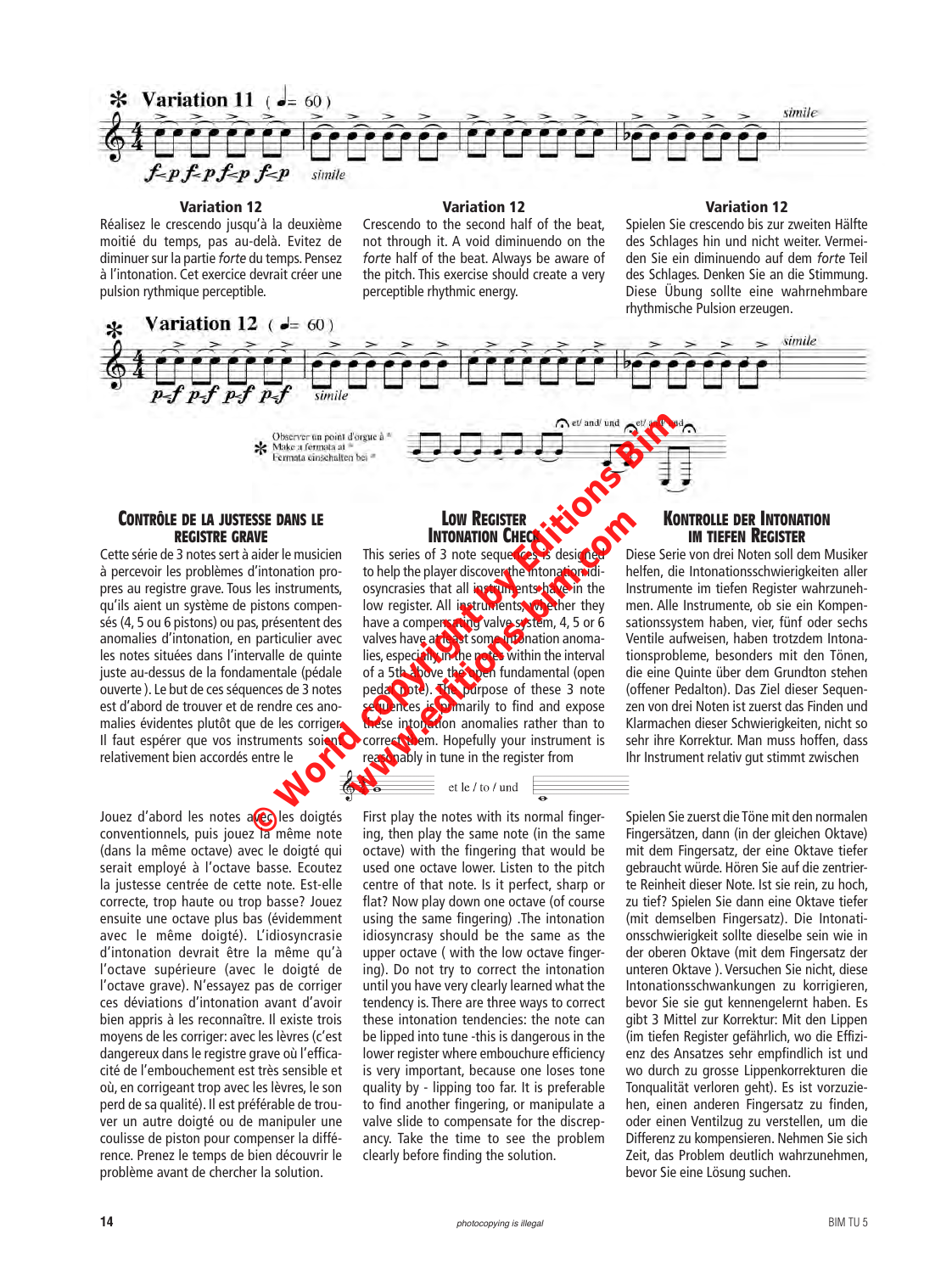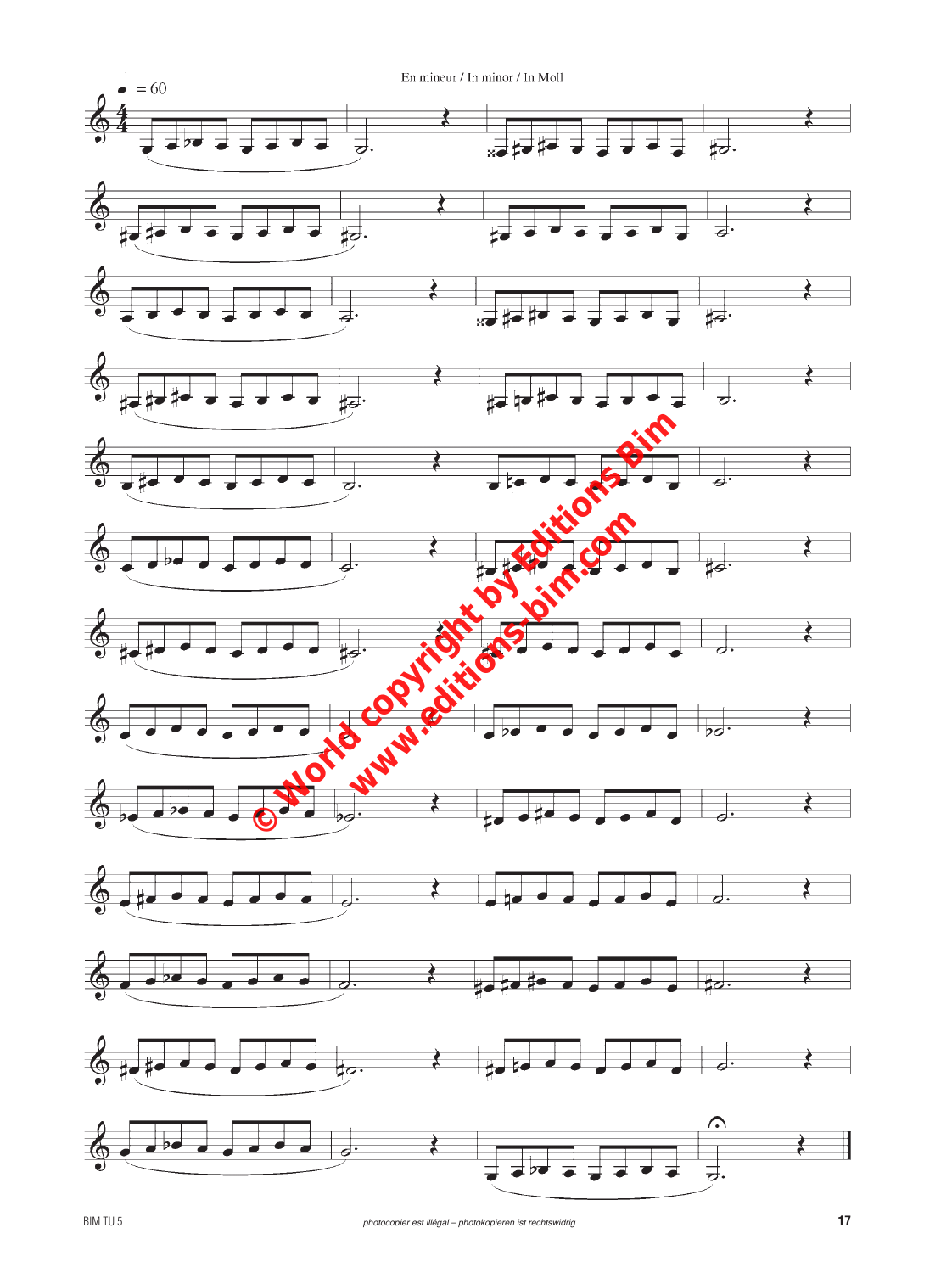#### **Contrôle de la respiration**

Ceci est un exercice de contrôle de la respiration qui devrait être joué aussi lentement que possible. Nous savons qu'il est possible de jouer un tel passage très lentement, mais connaissons-nous vraiment notre limite personnelle dans le ralenti? Il existe 3 moyens d'envisager la conduite d'un passage difficile au niveau respiratoire: on peut chercher le meilleur endroit pour couper la phrase et reprendre de l'air (ce n'est pas ce que nous cherchons ici); on peut accélérer le tempo du passage ou diminuer le volume sonore. C'est du second et du troisième de ces moyens que nous voulons traiter. Il s'agit d'évaluer avec réalisme de combien il faut diminuer ou accélérer ces séquences. N'oubliez pas qu'il faut plus d'air dans le grave. Cet exercice peut également être joué en "legato de trombone".

#### **Breath control**

This is a breath control exercise and should be played as slowly as possible. We all know how slowly we would like to play such a passage, but how many of us know how slowly we *can* play? There are three ways of dealing with a difficult passage when it comes to breathing: you can decide where the best place is to break the phrase and take a breath ( not an option in this situation); you can speed up the passage, or you can reduce the dynamic. The second and third of these three are viable options in this situation. The point is to realistically calculate how soft and/or how fast you must play this exercise. Be aware that the lower the range, the more air the exercise requires. This exercise should also be played in a "trombone legato".

#### **Atemkontrolle**

Dies ist eine Atemkontroll-Übung und sollte so langsam wie möglich gespielt werden. Wir wissen alle wie langsam wir eine solche Passage gerne spielen würden, aber wie viele von uns kennen ihre tatsächliche persönliche Grenze? Es gibt drei Arten, eine atemmässig schwierige Stelle zu spielen: man kann die beste Stelle suchen, um die Phrase zu zerschneiden und nachzuatmen (in diesem Falle nicht möglich); man kann das Tempo der Stelle erhöhen oder die Lautstärke verringern. Das zweite und dritte dieser Mittel sind im hier vorliegenen Falle möglich. Man muss klar feststellen, wieviel man diese Übung leiser blasen oder beschleunigen muss. Vergessen Sie nicht, dass die tiefe Lage mehr Luft braucht. Diese Übung kann auch im "Posaunenlegato" geblasen werden.

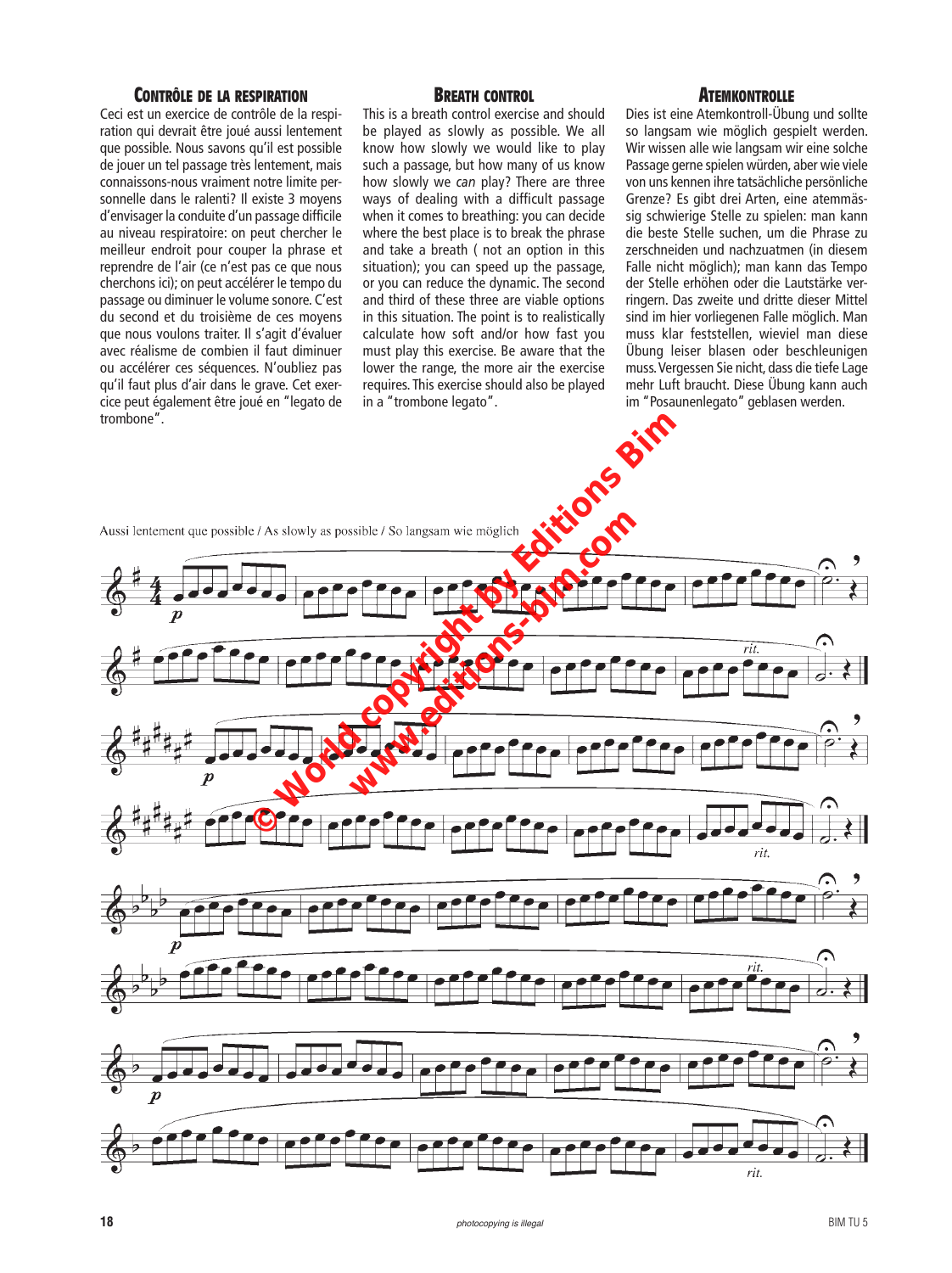

James Stamp: modification 2 Ce qui suit est également une adaptation d'un des meilleurs exercices de James Stamp, d'une grande efficacité pour développer le registre aigu en "rapprochant" toutes les

#### James Stamp: Modification 2

The following is another modification of one of the great (perhaps the greatest) James Stamp exercises. It is a wonderful high register extender, a register blender, and a

#### James Stamp: Abwandlung 2

Hier folgt eine weitere Abwandlung einer der besten Übungen von James Stamp. Sie ist sehr wirksam zur Entwicklung der hohen Lage, zur "Annäherung" (Verbindung) des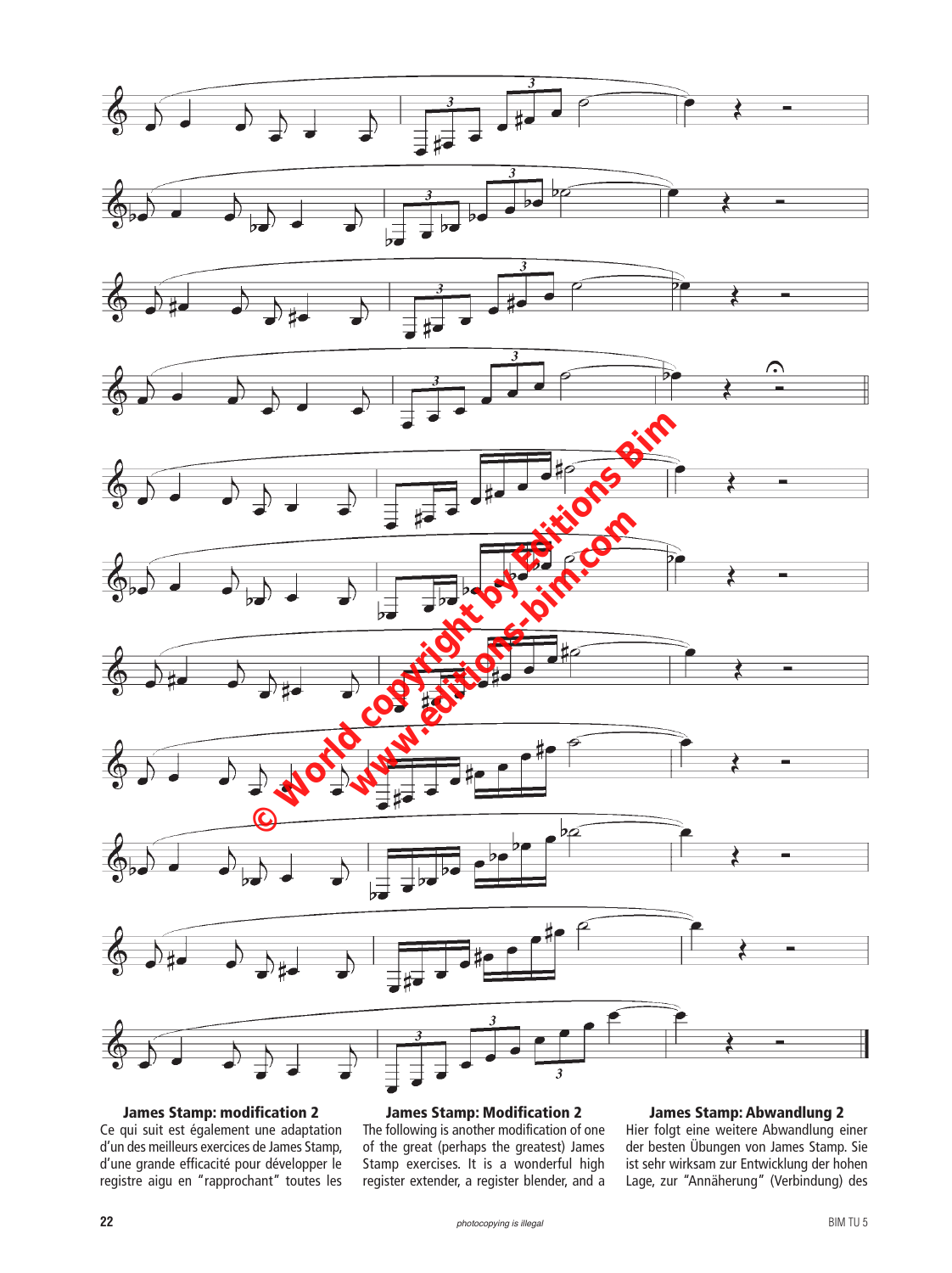#### **Exercices en octaves**

Ces exercices ne sont pas des études de staccato. Jouez ces notes avec une certaine consistance (dans la durée) sans les diminuer. Si certaines notes graves précédant la fondamentale ne sont théoriquement pas accessibles sur votre instrument, employez des doigtés factices et faites au mieux. Appliquez-vous à donner de la beauté et la même consistance dynamique aux dernières notes. Enlevez l'embouchure des lèvres et respirez après chaque note.

#### **Exercises in octaves**

These exercises are not staccato studies. Play these notes with some length and do not diminuendo during the note. If the lowest notes before the fundamental are theoretically not on your instrument, use false fingering and do the best you can. Be sure to play the last notes beautifully and dynamically consistent with the rest of the exercise. Take the mouthpiece away from the lips and breathe after every note.

#### **Oktavübungen**

Diese Übungen sind keine Staccato-Etüden. Spielen Sie diese Töne mit einer gewissen Länge, ohne Diminuendo. Sollten gewisse tiefe Töne vor dem Grundton theoretisch auf Ihrem Instrument nicht spielbar sein, so benützen Sie Hilfsgriffe und versuchen Sie es so gut wie möglich. Bemühen Sie sich, den letzten Noten Klangschönheit und dieselbe dynamische Konsistenz zu geben, wie den vorausgehenden. Setzen Sie das Mundstück ab und atmen Sie nach jeder Note.



#### Variation 1

#### Variation 1

Donnez un certaine consistance à chaque notes sans en diminuer l'intensité après l'impact. En cas de problèmes de just se dans le registre aigu, ne vous inquiétez pas, poursuivez l'exercice dans le sens d'une routine quotidienne. Cela finira **parts** venir! Play all notes with some length and do not diminuendo a note after impact. If high register accuracy is a problem, do not worry but just continue the exercise as a part of your daily routine. It will come!

### Variation 1

Spielen Sie jede Note mit einer gewissen Länge ohne ihre Intensität nach dem Stoss zu vermindern. Sollten Sie im hohen Register Intonationsproblemen begegnen, beunruhigen Sie sich nicht, üben Sie weiter im Sinne einer täglichen Routine. Es wird schon kommen!

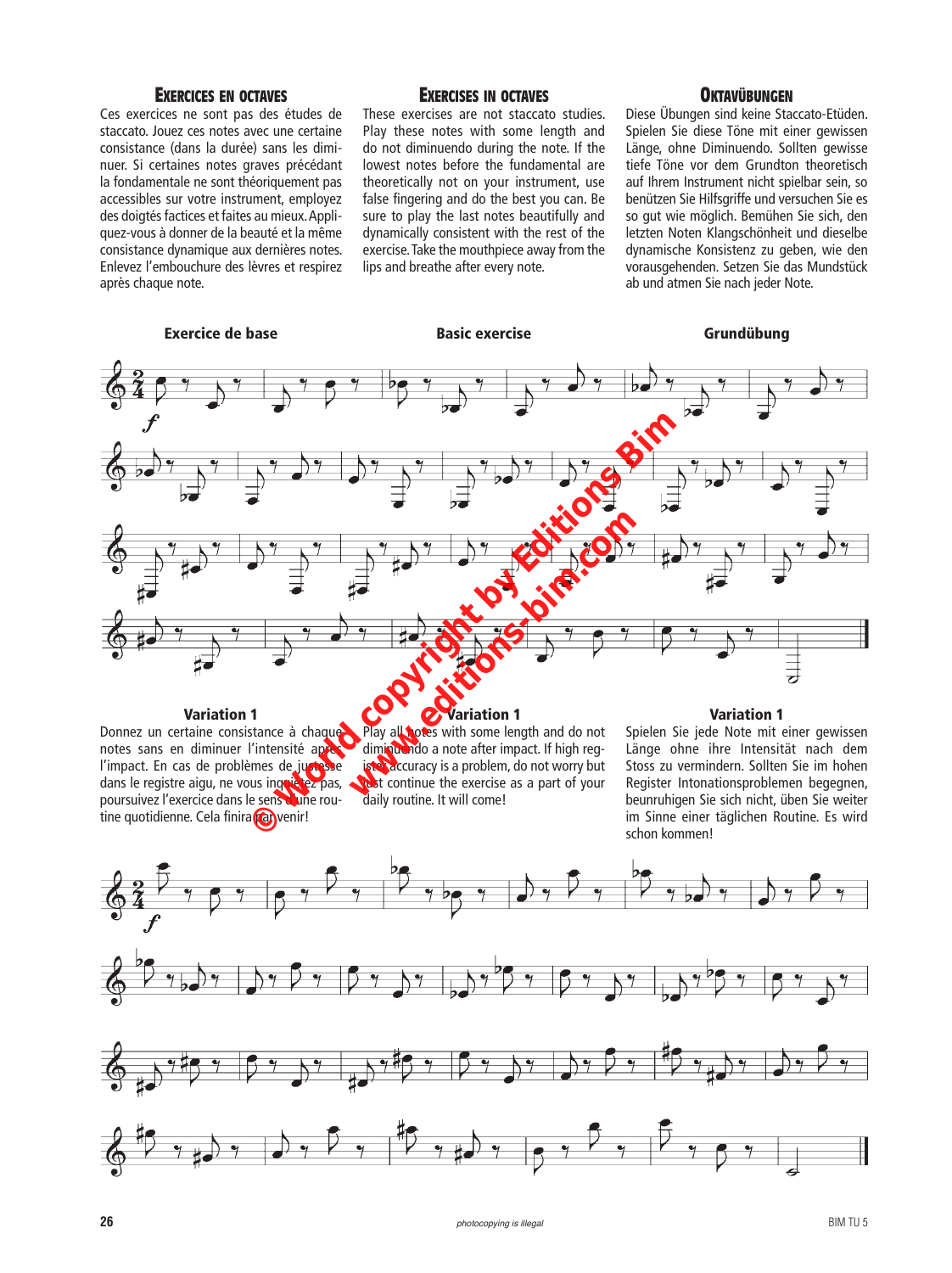*Jouer dans toutes les tonalités, nuances et articulations / Play in all keys, all dynamics and articulations In allen Tonarten, Lautstärken und Artikulationen spielen* **Do maj. / C major / C-Dur** 长  $\mathcal{A}$ ē 长 ÷  $\overline{\bullet}$  $\ddot{\circ}$  $\frac{1}{2}$  $C = \frac{1}{\sqrt{2}}$ **Sol maj. / G major / G-Dur With Communications** G 老 E ┇